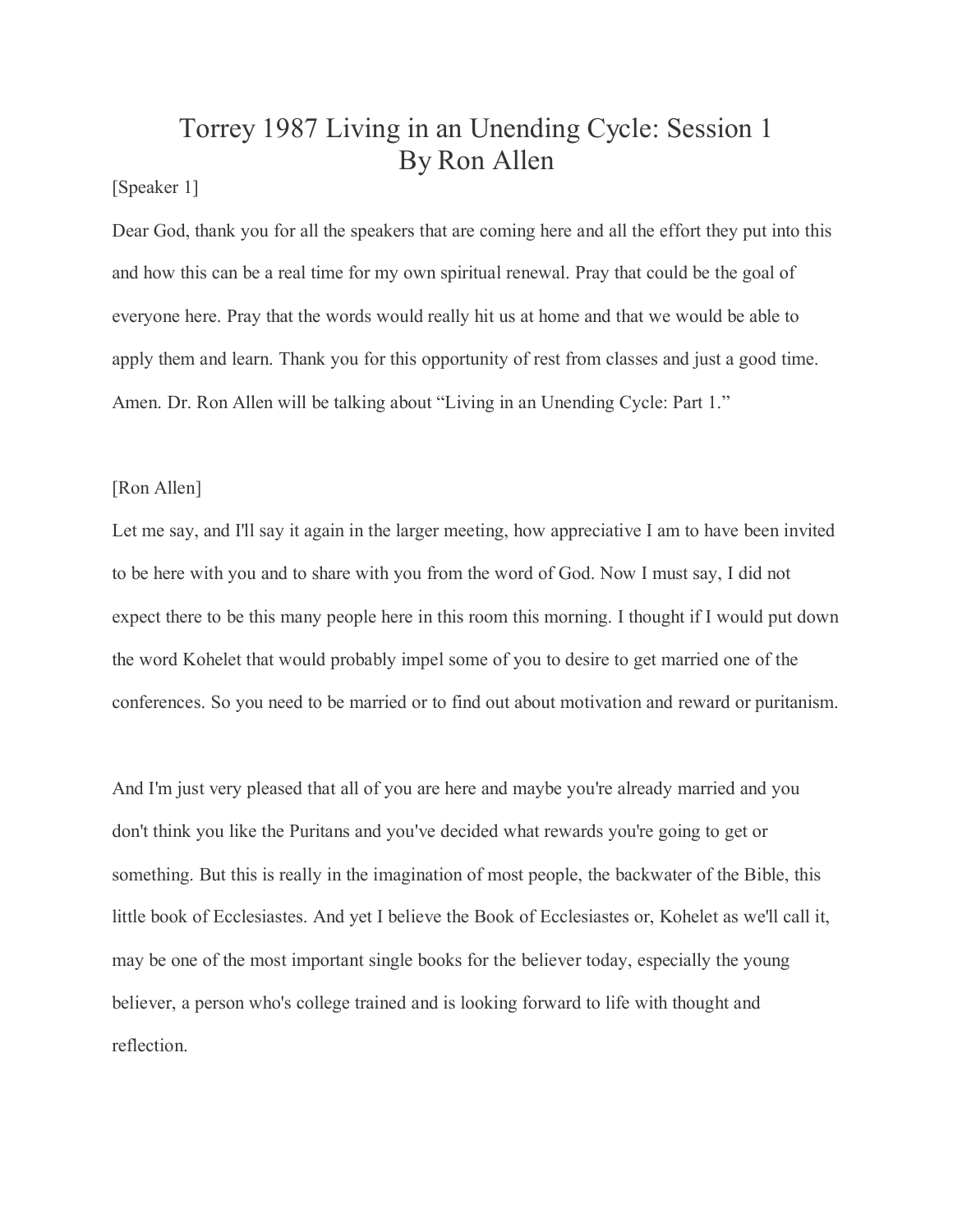And I'd like for you to open your Bibles to this little book. You may have to look for it a bit, but it's in the poetic portion of the Bible, and it's the little book called Ecclesiastes. And we're going to be looking at that on three different occasions. And while you are certainly free to sample each of the seminars during the next three days, those of you who stay with the one will sense a sense of continuity and direction. So if you've opened your Bible to the book of Ecclesiastes, first I want to deal with a little bit of nomenclature.

When you hear the word Ecclesiastes, you think "church" because you think "ecclesiastical," or Ecclesia. And in fact, one of the most misleading of names for Bible books would be to call this book Ecclesiastes. But this is not a book designed for the church at worship, and it is not a book that even focuses on that concept of church at all. But it is a word that describes the gathering together of wise people for discussion and reflection and interaction on the meaning of life. For that reason, the tendency today is not to translate the word that is the title for the book, but in fact, to transliterate it and make the Hebrew word, a word of currency in English, and the Hebrew word is "Kohelet," and that's why you'll hear me refer to it that way.

The book Kohelet is a part of Israel's wisdom tradition and is an exceedingly important book to understand living. Now this year at Western Seminary, I'm teaching a course in the exegesis of sapiential literature. That's the Book of Proverbs, we talk that way so we can charge high tuition, which has to do with a very positive and affirming approach to life. For the Book of Proverbs, which is central in Israel's wisdom, presents the idea that God has created the universe with something of himself or something that points to himself, something that is the marker of His presence in all that He's made.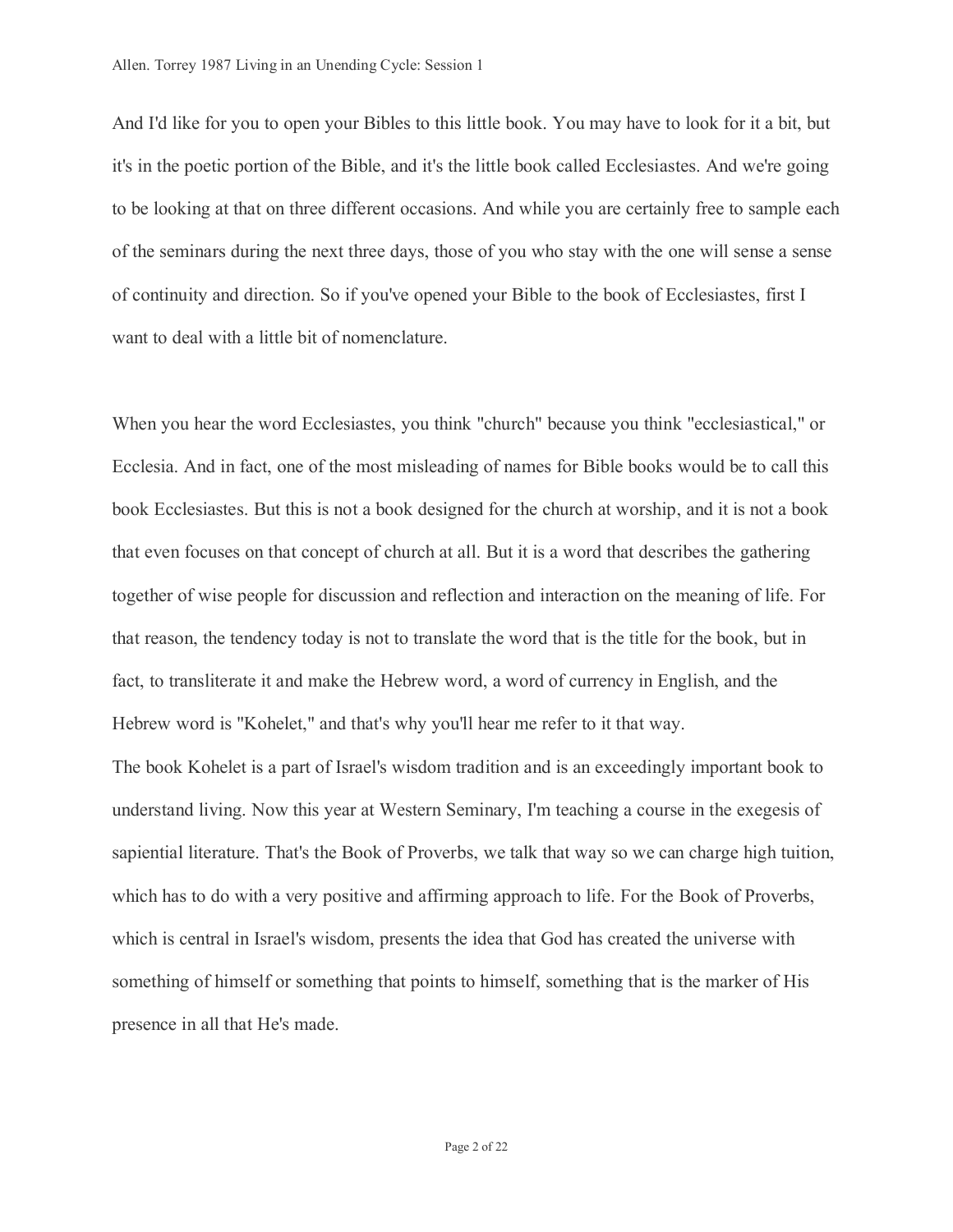You have to be very careful how we say this, because we are not pantheist, not at all. But we do believe that creation bears witness to the presence of God, that there are the distinctive walls of his fingerprints and all that He's made, and that a person who looks at nature and life rightly is going to sense. Oh yes, this too, is a place where God has been, or this too, is something that speaks of him, or this too, is a pointer to his reality and his presence.

And I want to respond rightly to that. In the Book of Proverbs, there's pretty much a saying of yes to life. For if this is God's world and he's built it with certain patterns, certain flaws, certain ebbs, certain waves, then if I can just adjust my life to the patterns of the world that God has made, then my life ought go on an expected course, and it not be a life blessed by Him. Now, if we take that too far, we go into the heresy of the "health and wealth gospel," which has been the devastation of many lives and not a few television evangelists in the last few days.

The health and wealth approach is that if you live your life according to God's promise you will be very healthy and become very wealthy and everyone will mark that out. Here is a person blessed by God. That isn't really what Proverbs is saying. The Proverbs does say yes to life, and it does say that if an individual just understands how God's world works, that there are certain expectations that regularly will come as the seasons follow one another as night follows, day as the seasons of rain come, and the seasons of dryness come.

So your life will follow such a pattern. Now, not everyone's life follows those patterns. In fact, it seems today that many people feel those patterns hardly even work anymore. Well, they do work. But Israel's tradition of wisdom said there is another expectation as well, and that's what's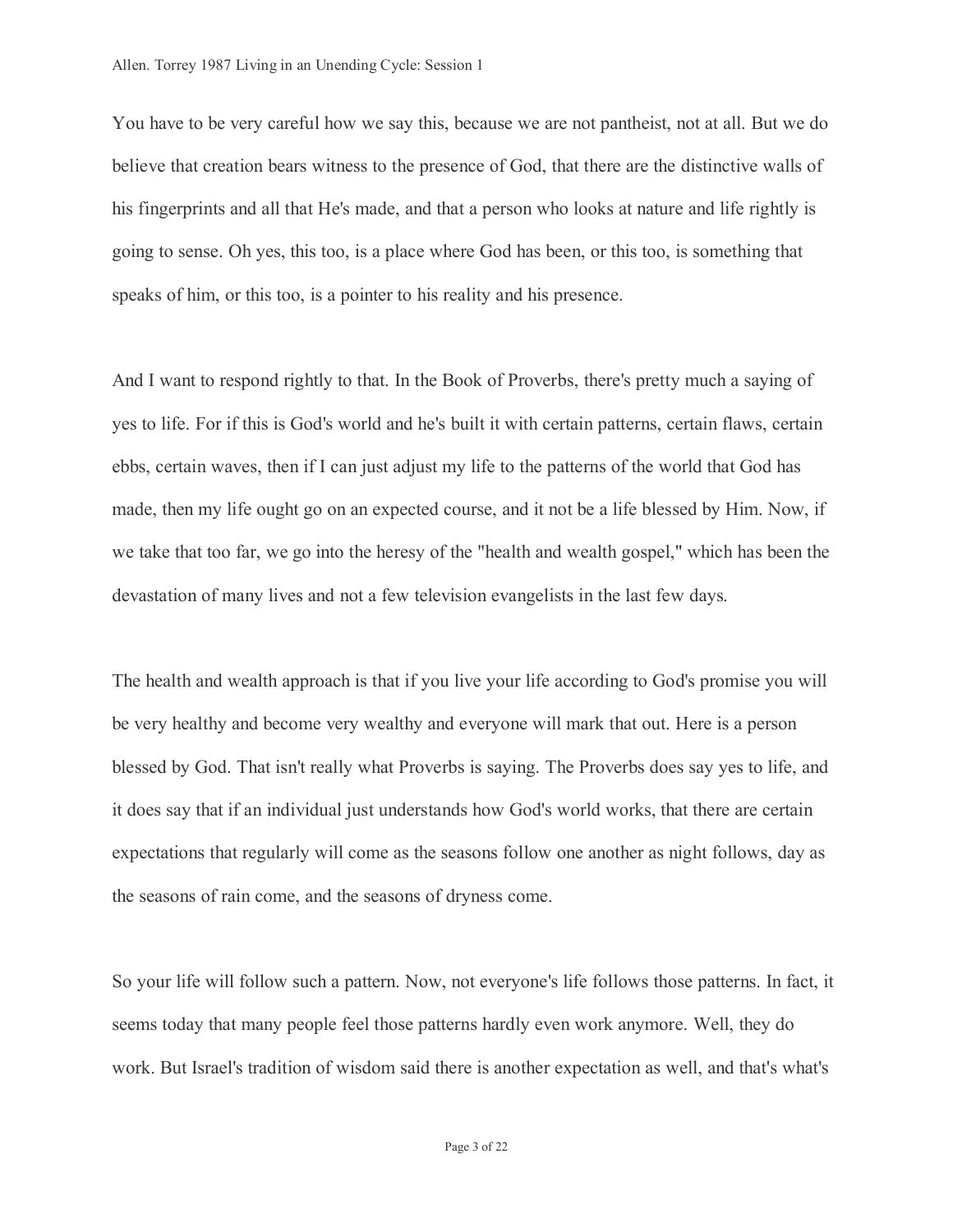found in Kohelet, and that is that there is a dark side to hope. And that's what our book is about. Book with me now, at the opening words as I read then the words of Kohelet, the son of David King in Jerusalem.

And this particular translation says Vanity of Vanities, says the preacher vanity of Vanities. All is vanity. That's the new King James Bible, which I ordinarily championed. But I'd like you to think about that expression for a moment. Vanity of vanities seems to be a categorical no to life, and it puts the books of Proverbs and Ecclesiastes and very strong opposition to each other. The one is saying yes, and this one seems to be saying no. But if we look more closely at the meaning of the word translated vanity, maybe we'll see that it's not really a no that is saying, but more of a maybe the Hebrew word that has translated vanity in the King James tradition is the word Hevel.

Hevel is H-E-V-E-L. And it's a word you should know. Many of you know, a number of Greek words, certainly, you know, agape and words like that. Well, it's time to learn a few Hebrew words, and here is one of them. It's heavy. Would you say that heavy? H-E-B. But there's a line under the B as it's like a V. H-E-V-E-L, say it again, heavy. The word heavy can be translated vanity and certainly has been. But vanity, as I understand that word is a word meaning nothing. And the Book of Kohelet is not saying that life is nothing.

In fact, as you look at the way this is worded, vanity of vanities, that's what we call the superlative genetic in Hebrew, it's like the expression Holy of Holies, or song of songs, where you have a word followed by its own floral and the of in between. It's a means of developing a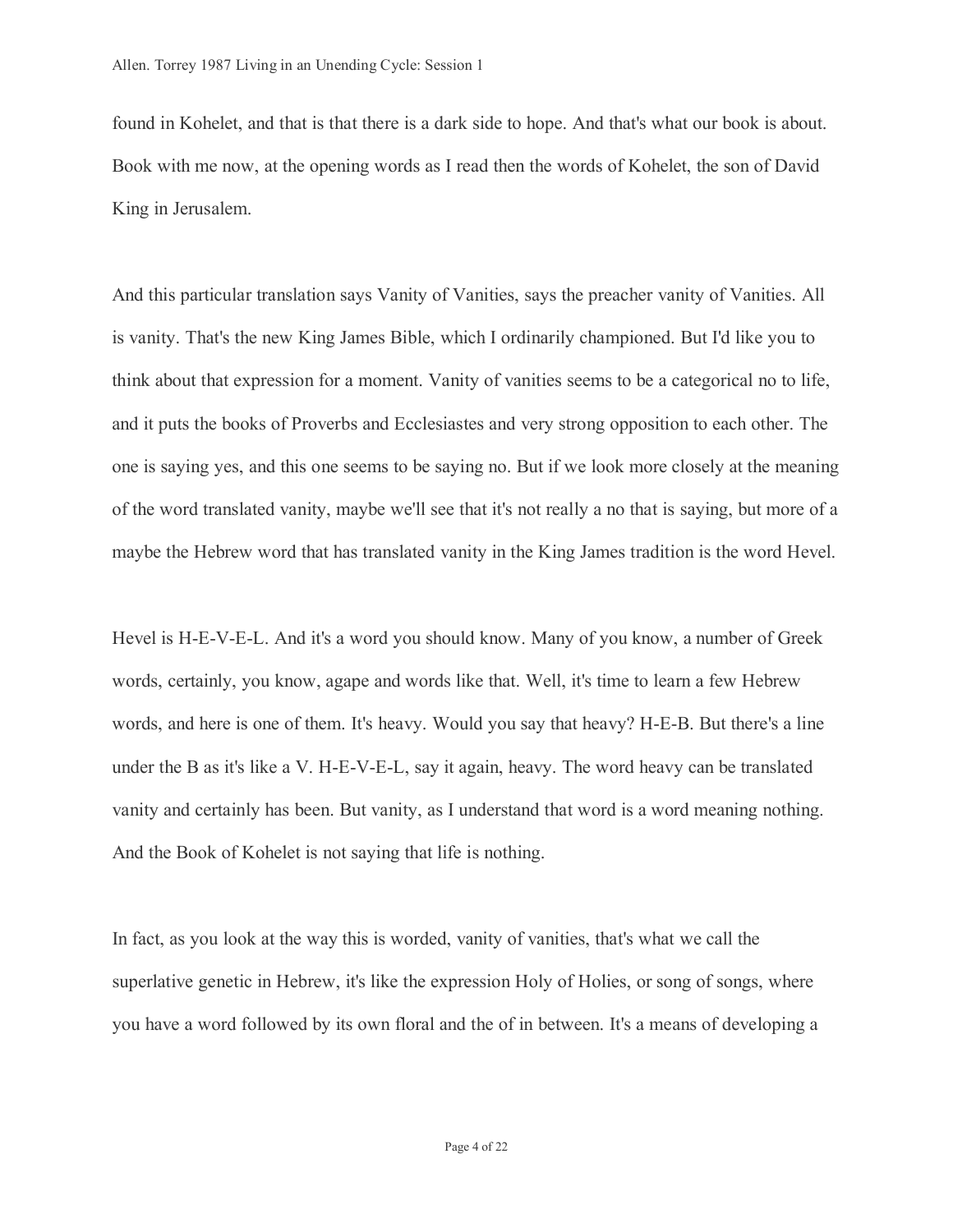superlative in Hebrew so that Holy of Holies means the most Holy place and Song of Songs, the loveliest melody, and vanity of vanities would be absolute negation of all meaning in life at all.

And yet the Bible doesn't really say that the basic meaning of the word heavy is not so much vanity as it is vapor. That is, this is a pictorial word. It's a word that evokes an image in your mind based on an experience that you've had watching a pot boil, wraps a kettle, a tea kettle, and seeing the vapor arise from the water that has now been affected by heat and has now gone through a dramatic change. And you watch the steam from the kettle. And in a prescientific age, when we didn't have a modern means of capturing that vapor and perhaps analyzing it and thinking about it, all you would do is watch that vapor dissipate and disappear.

And the writer of this book, whom I take to be Solomon, in his last year, says that's the way life is vanity of Vanities. Well, better vapor of vapors and vapor of vapors, then could be rendered thinnest of vapors. Most passing of vapors, a vapor that you know is real for life is real. But a vapor is so very hard to hold onto, to capture, to put in a beaker and try to analyze it's just that it's passing now. It's very difficult for a young person to think this way because when you're in your late teens and 20s and I know some of you are older than that.

But nonetheless, when you're in those periods of your life, it's very hard to think about life passing quickly, for in fact, you're wondering right now, perhaps how long is it going to take for this hour to be over and three days of lectureship? And can I really bear that? Where are we going to go Friday at noon and, boy, I'm sure glad it's over at noon. And we're just in October. How long does it take for this semester to get over? I want to get back home.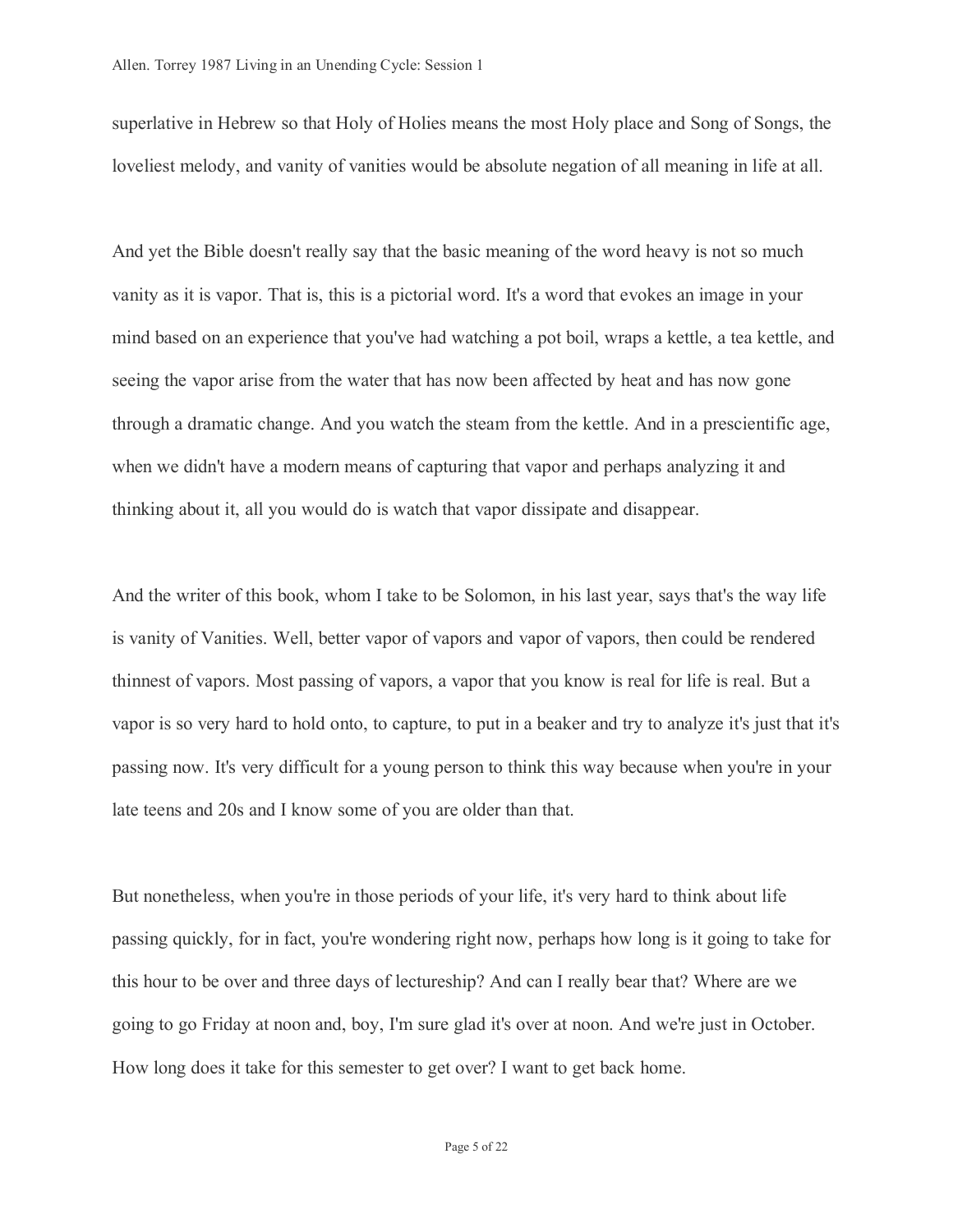I want to go back to see the family. And I'm only in my third year of college, and I have a whole year to go. And that's the way you tend to think. I remember I have a good memory. I remember those feelings. But now I'm 46 and I cannot believe where time has gone. I have a daughter who is 25. I can't believe that. A daughter, who's 25. I was at a restaurant the other day. Very lovely waitress serving me and my wife. And I thought I have a daughter that's older than that waitress. Where's life gone?

How could it have passed so quickly now we've tried to cheat time in our family because we have two sets of children. We have our older daughter, we have a son, 21, and then we decided to have two more children. We have a daughter who is now ten and a boy who's twelve. And so I am with younger parents and going to the soccer games again and going to the basketball games and doing all the things like that. And I said one day I'm so glad I have these younger children because they're going to keep me young longer.

And my boy who's twelve and is the pistol of pistols. That means superlative generative, said to me, no, dad, I'm going to make you old so fast, it's going to cause your head to spin. But this concept of the fleeting nature of life is something you only discover when it's too late in that sense. And that's why I think the book was written late in the life of Solomon, much past 46, by the way, but very late in his life. And as he looked back, he thought how quickly it all went.

And those years when I was younger and I thought life and time stood still. Now I've awakened and it was a Tuesday morning, I think, and all of a sudden I realized I'm not gray and I'm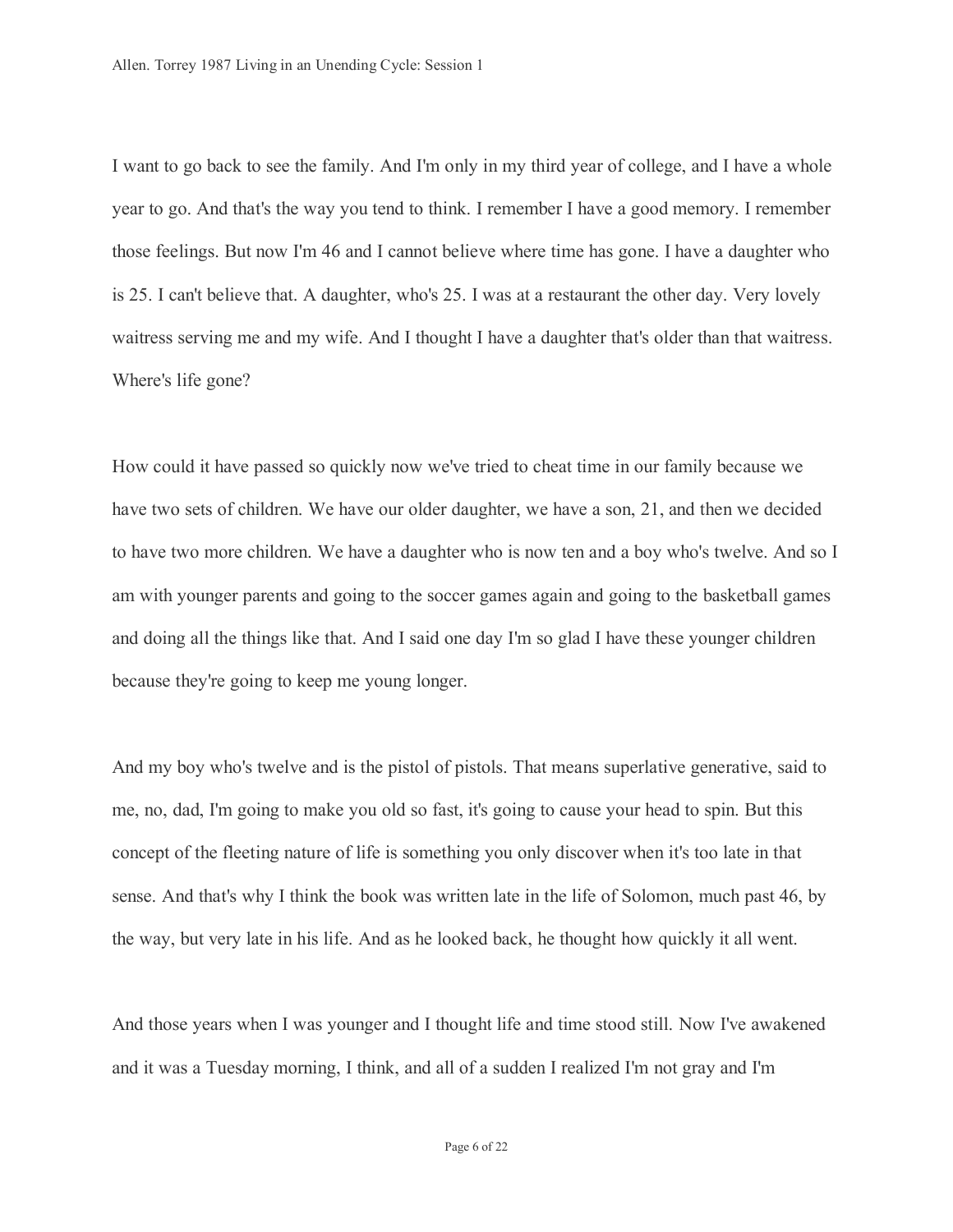enfeebled and all the happy times are behind. And who knows what's ahead? Well, it's that kind of an attitude that pervasive so that the expression vanity of vanities that is life is nothing is not nearly so appropriate for this book as thinnest of vapors that is, life is transitory. It's passing.

And believe it or not, it's passing far too quickly. And as we think about it, we have to think, who are we and how are we to relate to it? The word is heavily Venice to vapors. That's what Kohelet says. Now he sets the stage by reminding you of cycles, cycles that we're all familiar with. But cycles that are a part of the way life works, he says in verse three, what Prophet has a man from all his labor in which he toils under the sun for one generation passes away and another generation comes.

But the Earth divides forever. The sun also rises and the sun goes down and hastens to the place where it arose. The wind goes to the south and turns around to the north. The wind whirls about continually and comes again on its circuit. All the Rivers run into the sea. If the sea is not full to the place from which the Rivers come there, they return again. All things are full of labor. Man cannot express it. The eye is not satisfied with seeing, nor the ear filled with hearing.

Verses 3 to 8. Now, what the writer here is explaining are the cycles of life that we learn about sometimes in a life science class, but far too late apply to the way our life is going, because what he's saying is, there are cycles that have been going on from time and memorial. I can't even say it time in the past, and these cycles will continue long after you've gone. And you have to ask yourself, so what is the point of my life in the light of all of those cycles?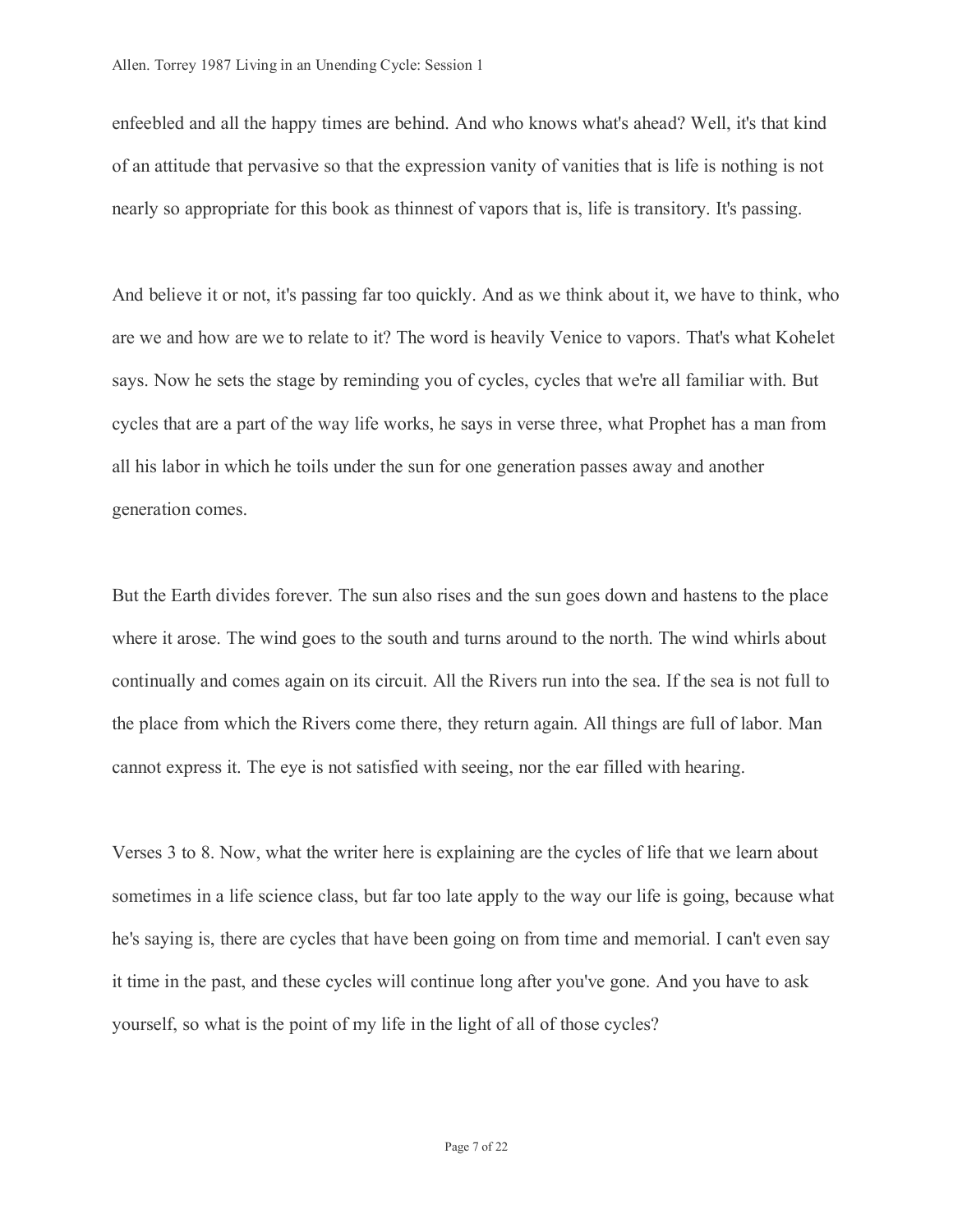In fact, he says, what's the profit? And the next great word from this book is the word my "yithron." The word is "yithron." Profit. What's left over? In fact, when it's all done, here's a person who's born, he's lived a life coming now to the end. And he's asking, what is the bottom line? What profit has my life really been? Is there anything left over, or am I like that song that Tennessee Ernie Ford sang a long time ago? Am I like that kind of man who loaded 16 tons?

And what do you get? Another day older and deeper in debt? Is there anything left over? Is there anything of value, anything of significance for all the work that you've done? Well, this makes it sound kind of down, doesn't it? But that's the way this book is supposed to sound, because for many people, that's the way life is. You see, there are the positive approaches to life that are expressed in the book of Proverbs what happens if your life doesn't measure up to that? What happens if your expectation doesn't mesh with reality then do you turn from God, or do you say Proverbs is a lie?

Or do you come to this book for the other side, which is the dark side of hope? But you have to ask these questions. A generation comes and a generation goes one after the other. But the Earth continues. We're in present dealing with very disappointing nomination for the Supreme Court from the point of view of our President, that is, he's greatly disappointed and is speaking about that even today and many people have taken sides on this and have expended great energies and a great deal of money and a great deal of concern on that.

But in the long view, someone might ask. There have been controversial nominees to the Supreme Court before, and there have been those who have not been accepted by the Senate in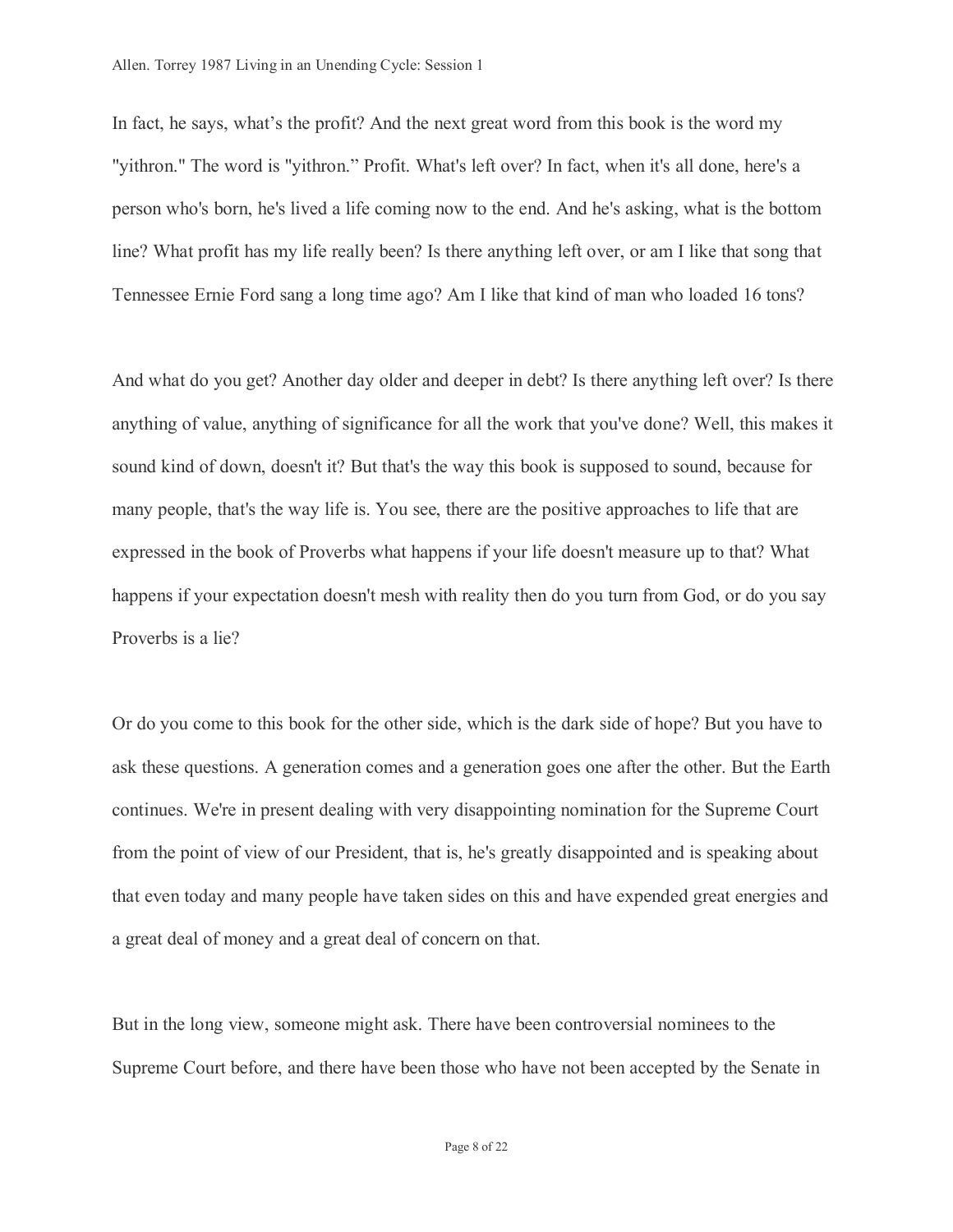its role in advice and consent to the president's nominations before. And yet the Supreme Court continues to work and the government goes on and life goes on. And those things that seem to be all consuming for the moment will we regard them as importantly, 100 years later, or if life should continue 1,000 years later? What difference will it make?

A generation comes. A generation goes. There will be other crises. And does that crisis really mean as much as we think it does in the moment? Well, it may. But the long view is maybe it won't. These tempests in teapot hardly change the way the full cycle runs, because that cycle is continuing. A generation comes and then it goes away and another generation comes and it'll go away. And the Earth seems to go on. And we have to ask of ourselves and of our lives. Does it really matter?

Does my life really count? And if it doesn't, well, then I have some real rethinking to do. Look at verse 5, the sun rises and the sun sets. Now we wouldn't have life if there was not the factor, the impact of the sun on this planet. We all know that. And yet we have to ask, in a new day: "So what?" Because there was a day yesterday. Now there's a day today. And I suspect there will be a day tomorrow. And the question comes to us, what change will a new day bring?

And is there anything really, yithron, left over from that new day? Or is that not just another example of Hevel, of this vapor, that's ascending and is real? But it's so hard to hold on to blowing of wind. We just come off of Columbus Day, passed unnoticed, I suppose, by much of America. But in Portland, Oregon, Columbus Day is remembered not because of Columbus, but because of a terrible windstorm. Took place years before I ever came to Portland. But there was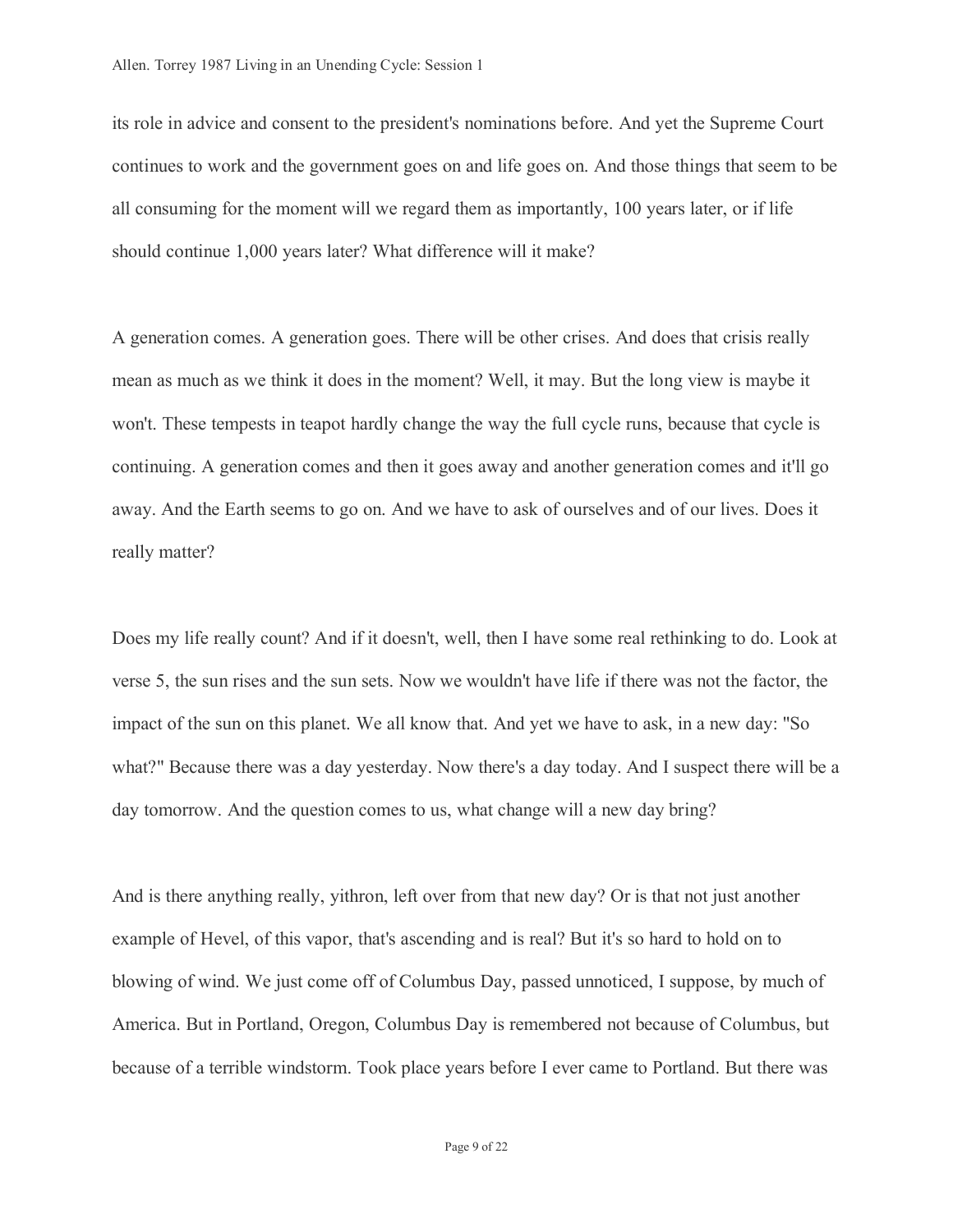a tremendous windstorm, 1962 on Columbus Day, where the winds were blowing over 100 miles of an hour through the city of Portland, and roofs were destroyed. Buildings were destroyed. Lives were lost. It was a terrible thing.

And here, years later, 1962, 1987, years later, people ask me, now, were you here in Portland and the Columbus Day storm? I said, no, I wasn't. Well, everybody was here. They knew where they were when those winds hit, sort of like when President Kennedy died. Those who were of a certain age and older at that period of time. They'll tell you exactly where they were when they heard the news. I'll tell you where I was. I was on the campus of Cal State LA walking toward the library, and a person came running out of the library building saying, They've just shot the President.

And I was not a fan of that particular president. But I thought, what a stupid thing to say. And I thought, what nonsense? Why would someone say something like that? I found it was true. Well, the Columbus Day storm, apparently, was something like that. And yet it's just a memory. Everything that was destroyed has either been rebuilt or didn't need to be rebuilt. We had a whole line of trees on our campus that were destroyed by the Columbus Day storm. When I first arrived at Western Seminary, 1970, I looked at this line of stumps.

And I was thinking, who cut down those trees? And what kind of a statement about faith in God is that, to destroy that line of beautiful trees on a seminary campus? And I had my exegetical ecological hackles up at that point. And I was going to storm in and cause my own blowing. And then they said, oh, no, we didn't cut those down deliberately. That storm knocked them down,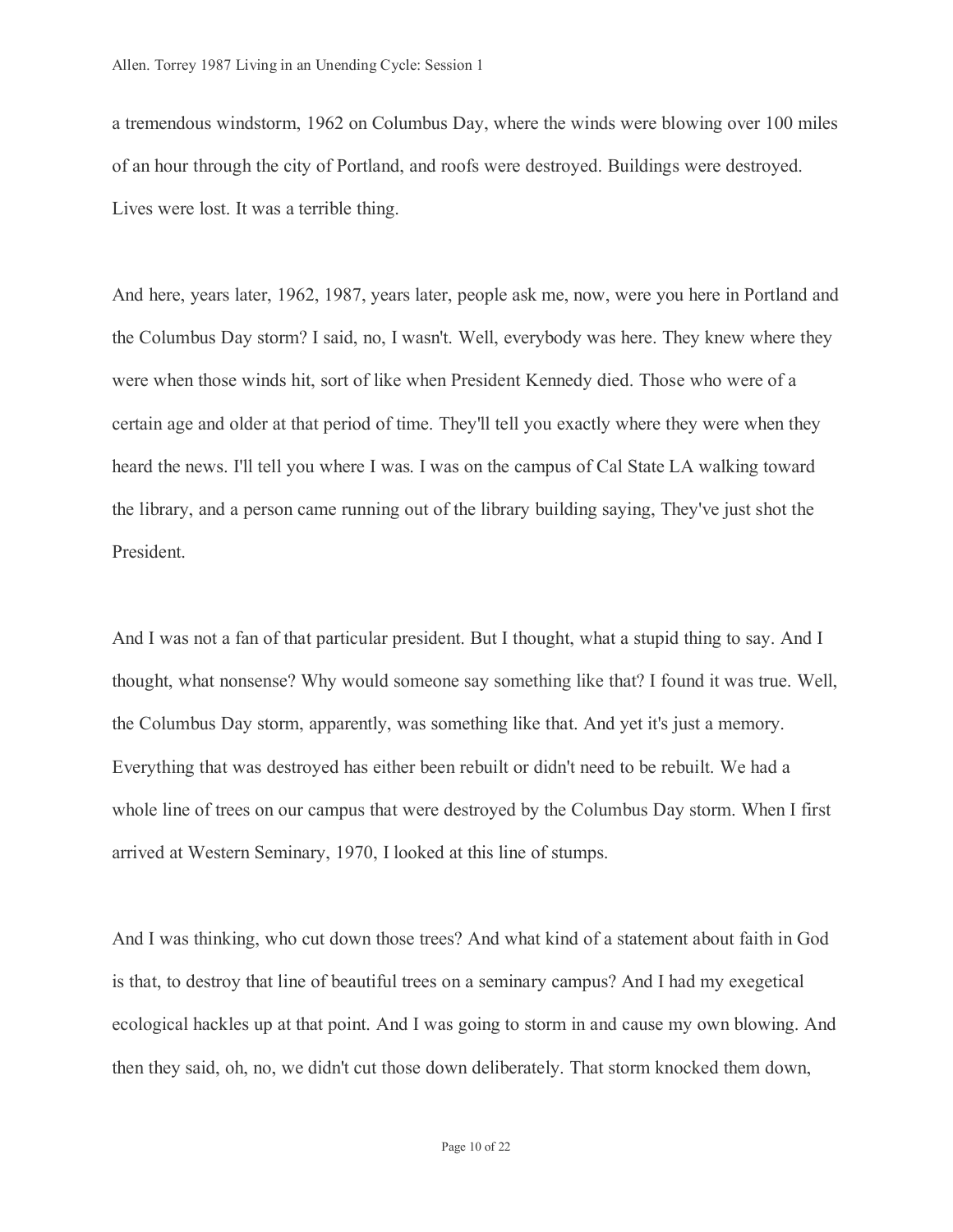and we just came along and tried to tidy up the mess. Well, now they've uprooted all those stumps, and they planted new trees.

And those trees are now taller than I am. And one day, I suspect, Lord [foreign language] his return. Those trees will be as grand as those trees ever were. And if the wind blows again, another time now, more trees can be planted. And you keep asking, what's the yithron? So what? If the wind blows, it'll blow again. And it's a hevel. It's like a vapor. It's real. We do not deny reality. But we still ask the question. So why all the rivers run to the sea?

There is some humor in this. You're supposed to read this. This is not a guffaw. It's not a great laugh. You're supposed to smile as you read this. All the Rivers run into the sea. But the oceans haven't been filled yet. And those Rivers have been running the sea as long as there have been Rivers. And the ocean still isn't filled up yet. Now you can come along and you can say, well, he's just describing a certain cycle that I learned about in 6th grade class in life science.

That's the way the hydrogen cycle works and the water that flows to the sea there's evaporation. It goes back up, it comes down again. That's the way nature works. But this is not a study in science. This is actually an observation on life that as you stand even beside a great river, the Columbia, which by the way, is much lower these days than normally it is here in Portland, we're suffering a water shortage. Unbelievable. I never thought living in Portland people be praying for rain, but they are this year.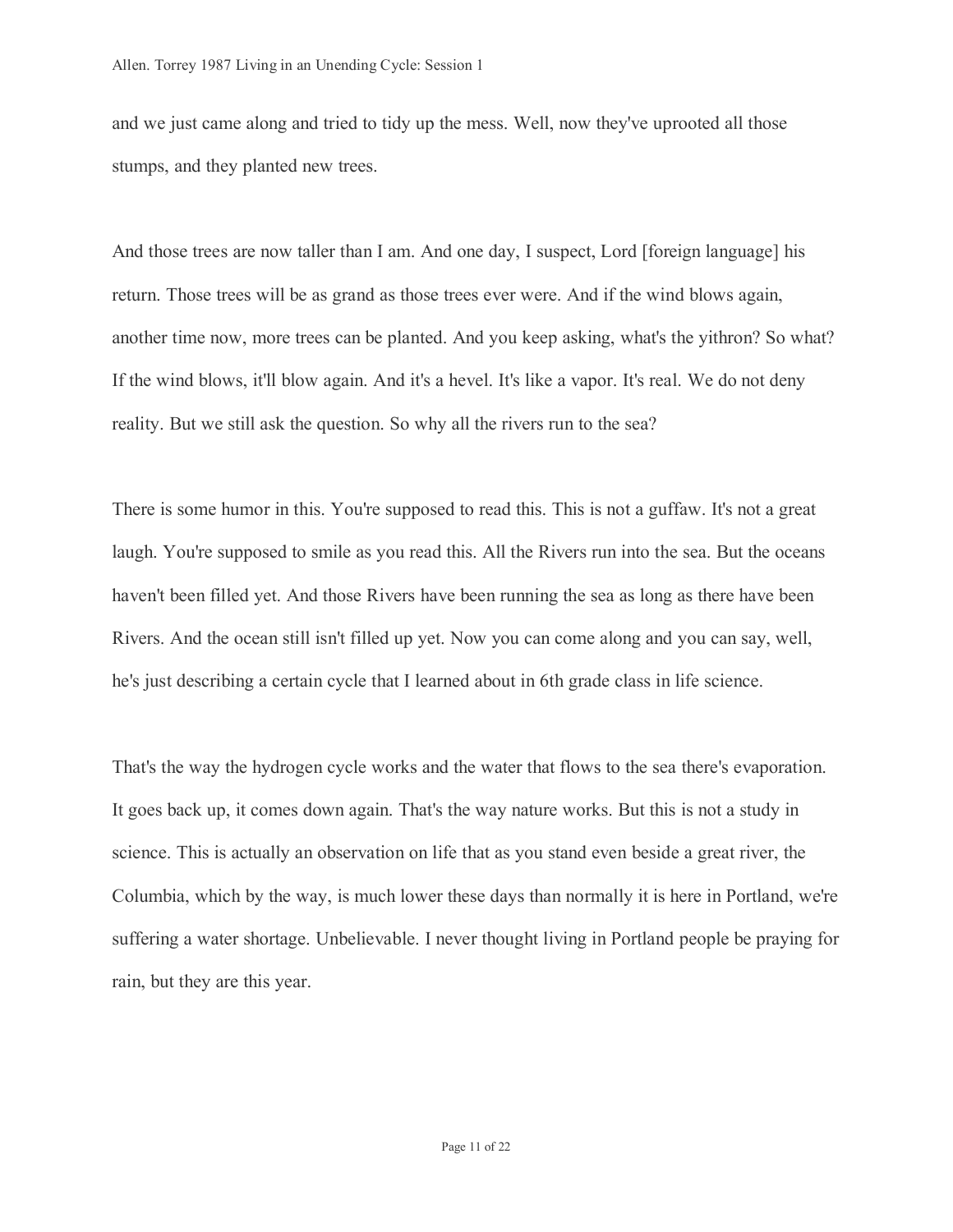Farmers have to plant their seed. We have grass seed farmers. They have to plant their seed in the dust, and they're hoping that the nights will not get too cold for germination before we finally get some rain that will cause those grass seeds to germinate. I never thought living in Portland, I'd hear people praying for rain. Kansas, maybe North Carolina, maybe Texas, surely, but not in Portland praying for rain. And yet, even though the rains are late and we've had unseasonably warm weather, I know you've been hot.

We've been hot too. Hot for us. 92 degrees in October. Unbelievable. But the rains are going to come again. And when the rains come again, the Rivers will be up to their normal level again. And when the Rivers are up to their normal level again, they'll still be delivering the same amount of water to the ocean that that river has done since we've known anything about Rivers. And yet you'll probably not be able to notice any appreciable difference in the level of the Pacific probably be about the same and all the energy of the flowing of the river.

You have to ask. So what? What's left over? What's the yithron? It's just another example of an ongoing cycle. That's why, he says in verse 8, all things are laborous. All things are work, and it's difficult to express the burden I'm under and the eye is never satisfied with seeing, nor is the ear ever filled with hearing. These are observations about life. They're true. By the way, there is an approach to Ecclesiastes, which I don't buy anymore. Maybe I should have mentioned this a moment ago earlier on in my time.

The general approach to Ecclesiastes among evangelical Bible teachers is that this is a book written as though a person were not a believer, and it's the standpoint of doubt. And it's the idea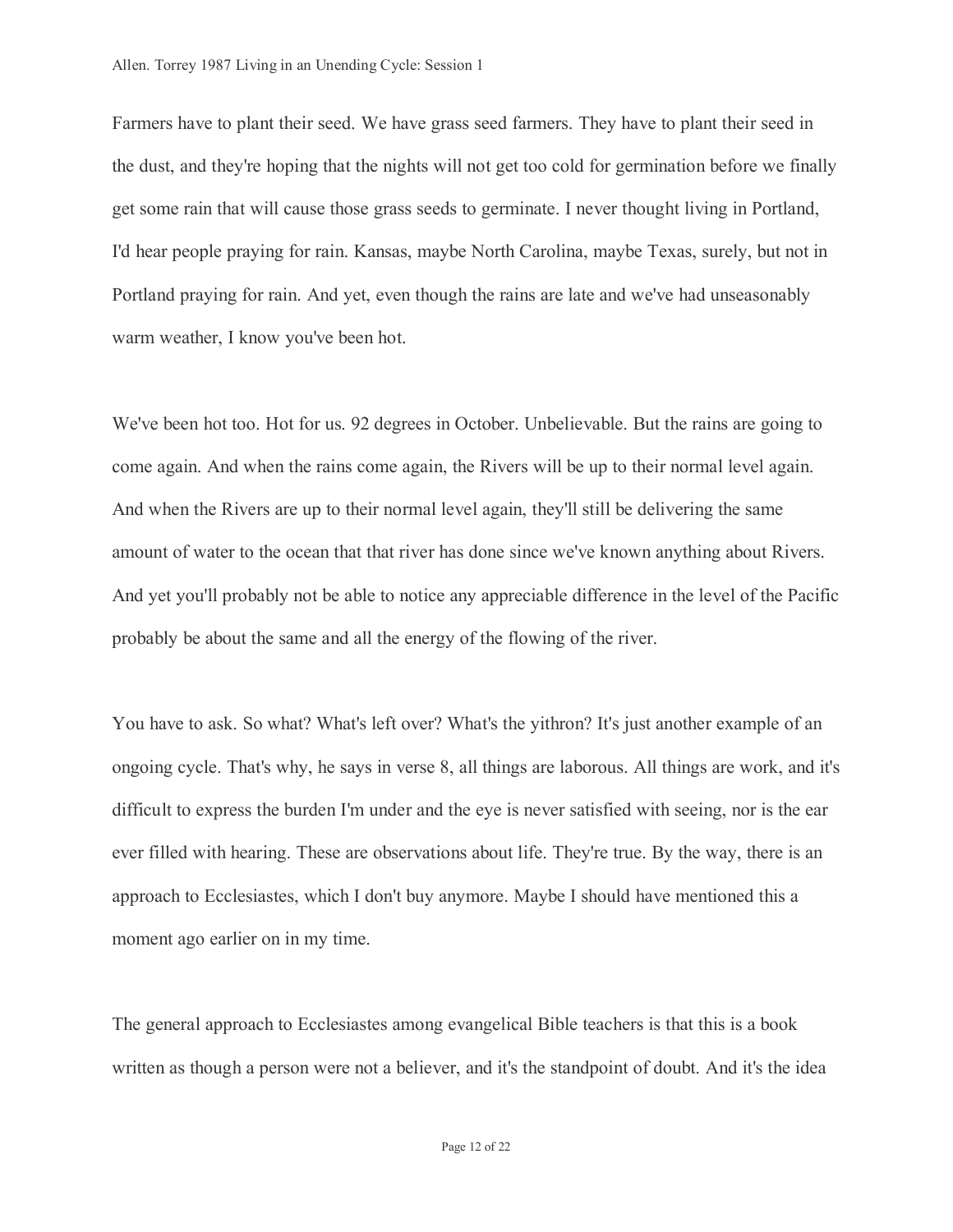that if there were no God and if I were not in relationship with Him, this is the way life would be. That's not my view of this book at all. My view of this book is that it is part of the word of God. It is a part of Holy Scripture, came from the same community that gave me Proverbs gave me the prophets, gave me Torah.

There's a part of Scripture, and it speaks truly, and it's not the standpoint of doubt or the standpoint of Fame and belief at all. It's really the way things are. It's not all the way things are because there are other things to be said about life. But it is true, and it is scripture and it is of God. The eye is not satisfied with seeing. I don't know what your own personal movie code is or your own personal television code is. But can you imagine someone coming out of a movie theater or finishing a television program and saying, well, now I've seen the movie.

I don't need to do that again. Or now I've watched a television program. I don't need to do that again. That's not the way it is, is it? Go to a movie. First 5, 10, 20 minutes are all promos of the next movies that are going to be there. And the idea is, if you don't like this one, come back again, maybe we'll have one you'll like and the same thing when you watch television, they never say, now you've seen this, aren't you glad? But it's always on our next show because the eye is never satisfied with seeing and the ear with hearing.

Can you imagine now you've just turned off your radio and you say, well, now I've listened to music. There's something else in my life. Never do that. Imagine borrowing a record and saying, I'm borrowing a record because I don't want to buy it because one hearing is enough. The whole record industry is based upon the fact that one hearing isn't enough and that hearing one record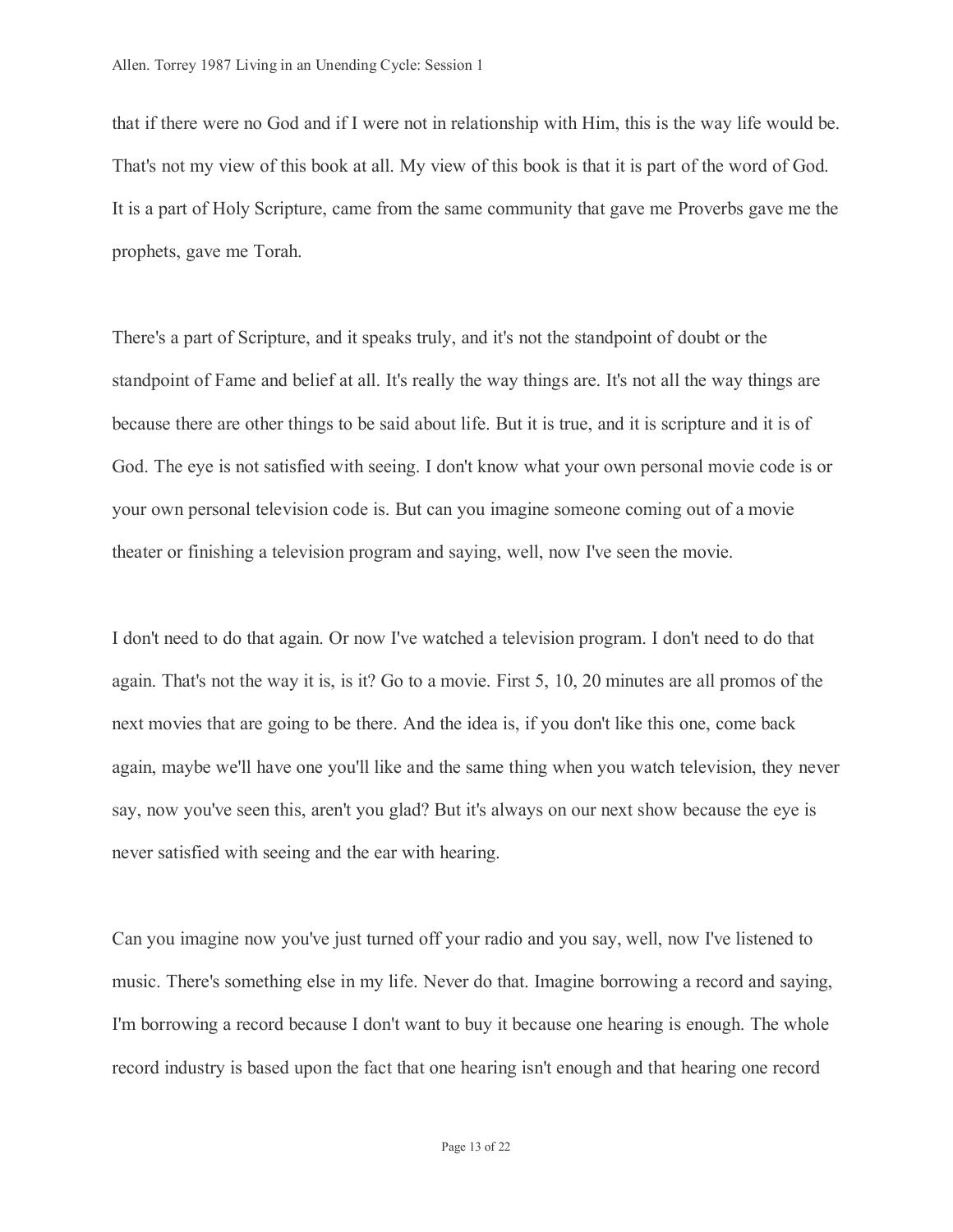isn't enough that you're going to buy more, that there is this ongoing insatiable desire to see more and to hear more and only rarely along the road where you ask, what does it all mean?

What's the yithron? What's left over? What is really a value here in this very real, but so quickly passing life that is God's gift to me? And in verse 9, our writer gets even more dark in his view, as he says, that which has been is what will be and that which is done is what will be done. And there's nothing new under the sun. I'm a news junkie. I confess that just as Dr. Radmacher confessed his enjoyment of chocolate declares, I have not yet confessed.

My news junkie-ism as a besetting sin, but I do enjoy. And I pursue the news. In fact, I do a radio commentary for United Press International once a week, and that gives me license and justification to follow the news. And like most people in the church, I have been following, nearly insatiably, the story of Baker PTL Fallwell and Bofiglio. Have you noticed that USA Today page 3, in the first section has become the PTL page? You may not have time to read a newspaper, but it's true since March.

Imagine it's since March, nearly every day, five days a week. USA Today has had one article minimally on that scandal. And there are people I suspect who are thinking never in the history of the Church has there been such a scandal. Jerry Falwell said that as he resigned from PTL just the other day. He said, in the history of the Church, this is the worst cancer and scab on Christianity. Well, a preacher uses rhetorical language like that. And sometimes in the midst of something you tend to overstate.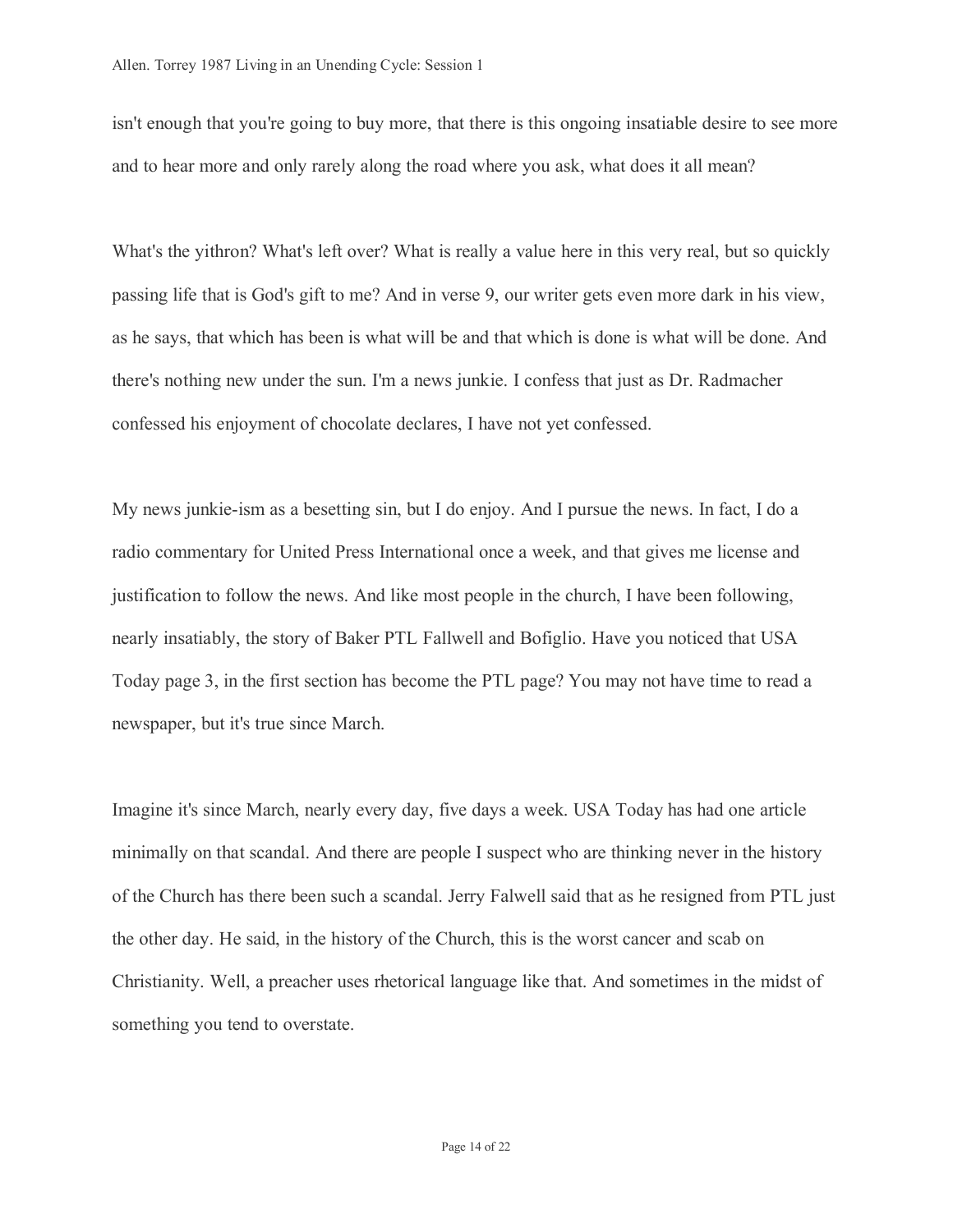But people who have the long view they know the Church has always been beset by scandal and by corruption and by misstatement and misdeed. It's not new. We publicize it more. We have a better means of sharing with other people, the nastiness in the world about us. But it's not new. Long before I was ever born, there was a scandal in Los Angeles that caused my grandparents and my parents to be as titillated by that one as we have been by this one. You see what these words are.

That which is will be and that which is done already has been. And there's really nothing new. We have better ways of spreading the news, and we're more informed, but we're more informed about the same things. Basically, Dr. Radmacher mentioned this man who's fallen in sin, who is one of our graduates. He did not go on to say the worst thing about that. The worst thing about that is, he's not only a graduate of our seminary, but he was teaching at our seminary. He's one of our faculty members, albeit part time.

He was a regular member of our faculty. And I'll tell you, I almost hate to go to faculty meetings anymore when there's a special guest there, because it seems every time we've had a special guest, there's been a tragedy that's about to be announced. And I remember going to this faculty meeting it's just two weeks ago and seeing a guest there a pastor, pastor from a local Church, another one of our graduates. And he was there on behalf of the church co-pastor with this other man who'd fallen in this terrible sin.

And he was there to tell the faculty what he understood and to plead with the faculty not to say anything to anyone until the church, in their own process, began to deal with this problem. But I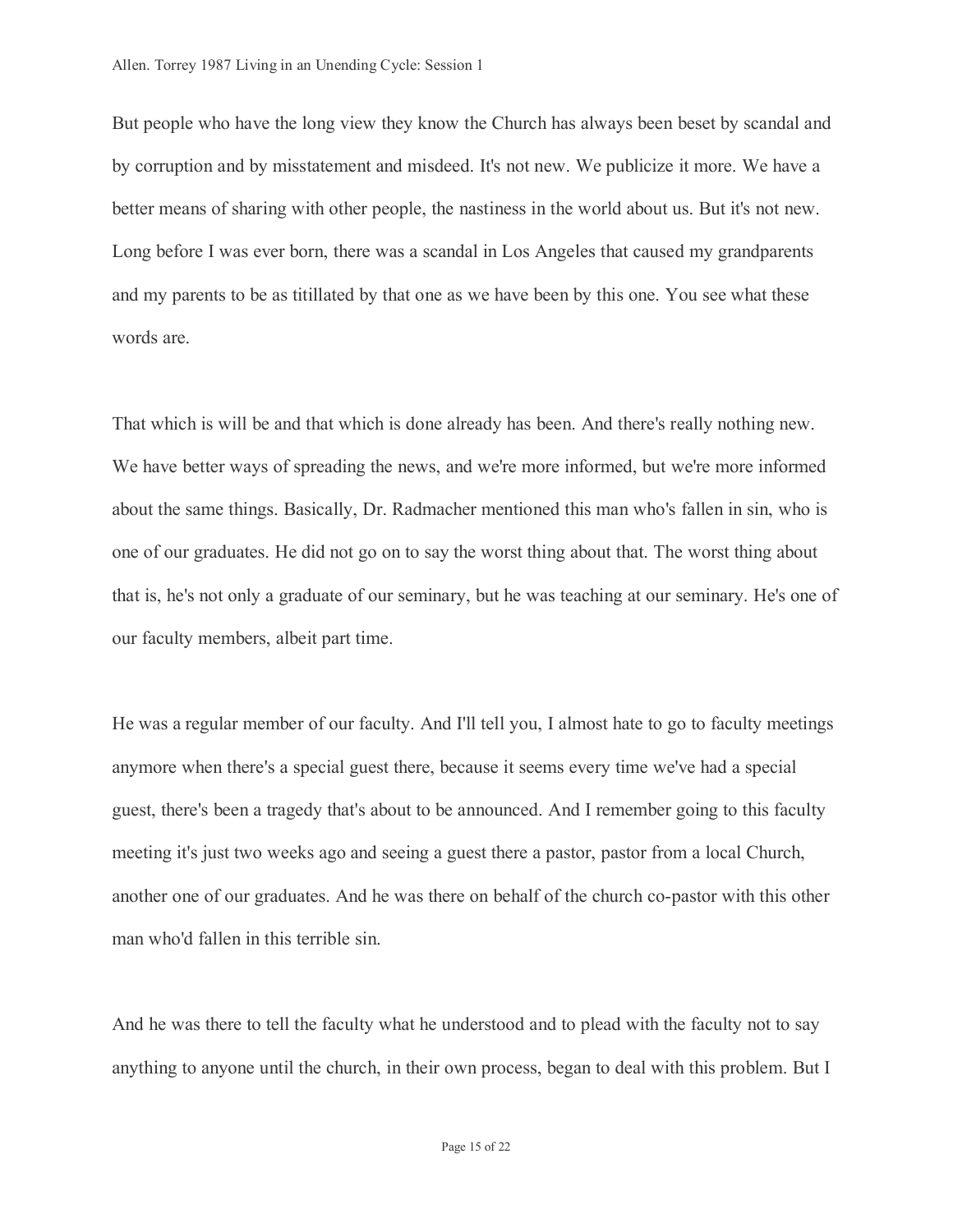sat there and I heard about my friend and colleague, my partner in ministry. And I have this numbing sensation. How can that be? I have this tremendously piercing question. What about yourself? Could you have done such a thing? Surely I could. And then what about our whole enterprise? Are we going to bring it down on our own heads by our own evil actions?

And then you start to think, has anyone ever done anything like this before then the moment you say that because we've been through this time and time again until it's almost a stock caricature about the church, isn't it? The pastor who runs off with. It's almost something that you say, there's nothing new. It's always been that way. I suspect when the prophets were still in Iran. There were prophets doing this kind of thing which is being done by pastors today. The phrase at the end of verse nine is the third major phrase that we look at in this book.

The first is the word vanity, which I've translated vapor the word hevel. The second is the word yithron. Prophet in verse three, and the third is the phrase "tachat hashamesh." "Under the sun." Now it's the phrase "under the sun," "tachat hashemesh," that has led many Bible teachers to say, this book doesn't deal with us. It deals with a worldling. For Bible teachers have come at Ecclesiastes from a distinctly New Testament point of view and writing on the great crest of the Book of Ephesians, they've said, "Our dwelling is in the heavenlies."

And hence when the Book of Ecclesiastes talks about living under the sun, it's not talking about us. Well, not so fast. Our position may be in the heavenly, but our living is very much under the sun. All under the sun means is right here on planet Earth. And it's possible that someday if we have a space colony and we actually send a ship to some distant galaxy, and that is a long time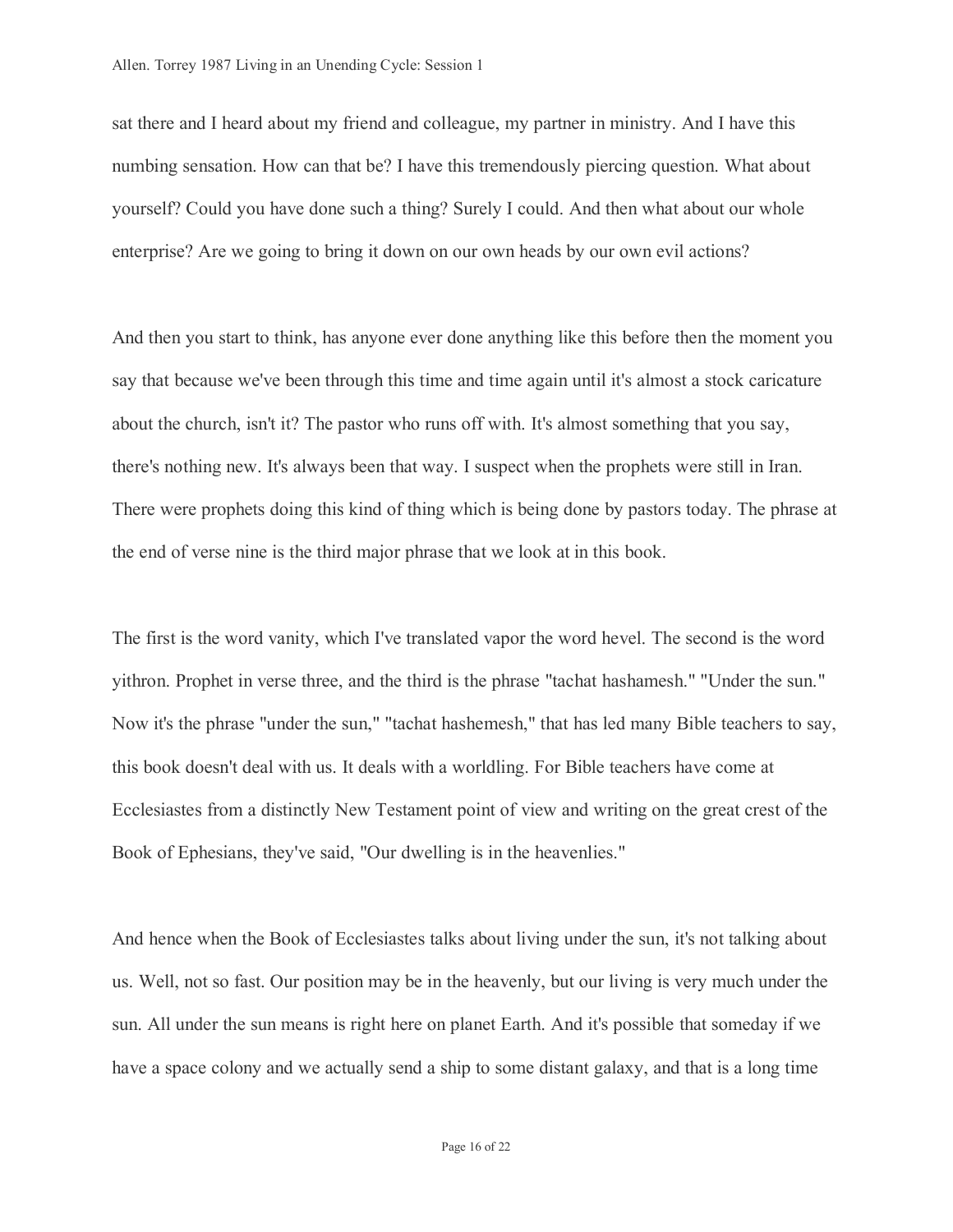away. It's possible then that someone might say, well, the Book of Ecclesiastes isn't for me because I'm no longer run to the sun.

But that's an awful long way off. For most of us. We're under the sun. And by the way, in whatever animated state suspended animated state that those people might go to another solar system, they take the same thing with them because it means our life and it's where we live. I live under the sun and under the sun. I have to ask the question, what's the form? Is there anything that I can say? No, this is brand new. Look at verse ten. Is there anything in which it may be said, look, this is new?

At the moment we say that, it turns out it was already ancient times before us. Now what we have that's new today is technology. I'm as appreciative of technology as any of the rest of you. Writing, for example. I write on a computer, and I must tell you, I'm a champion of a computer. For a writer, I know that computers can be used for many other things, but for a writer, a computer is incredible, really is. My first book, I wrote long-hand on legal pads on a kitchen table in Manila.

No air conditioning, very hot, very humid. And I kept one of those yellow pads. I didn't need to keep them all, but I kept one just to remind myself of the still curled pages from the perspiration on my arm. As I was writing that book, I couldn't get a typewriter in the Mellow. I couldn't go buy one because we were just there a short time and to to purchase one, there's an import duty, very expensive. Couldn't do that. And I couldn't rent one. There's no place to rent a typewriter in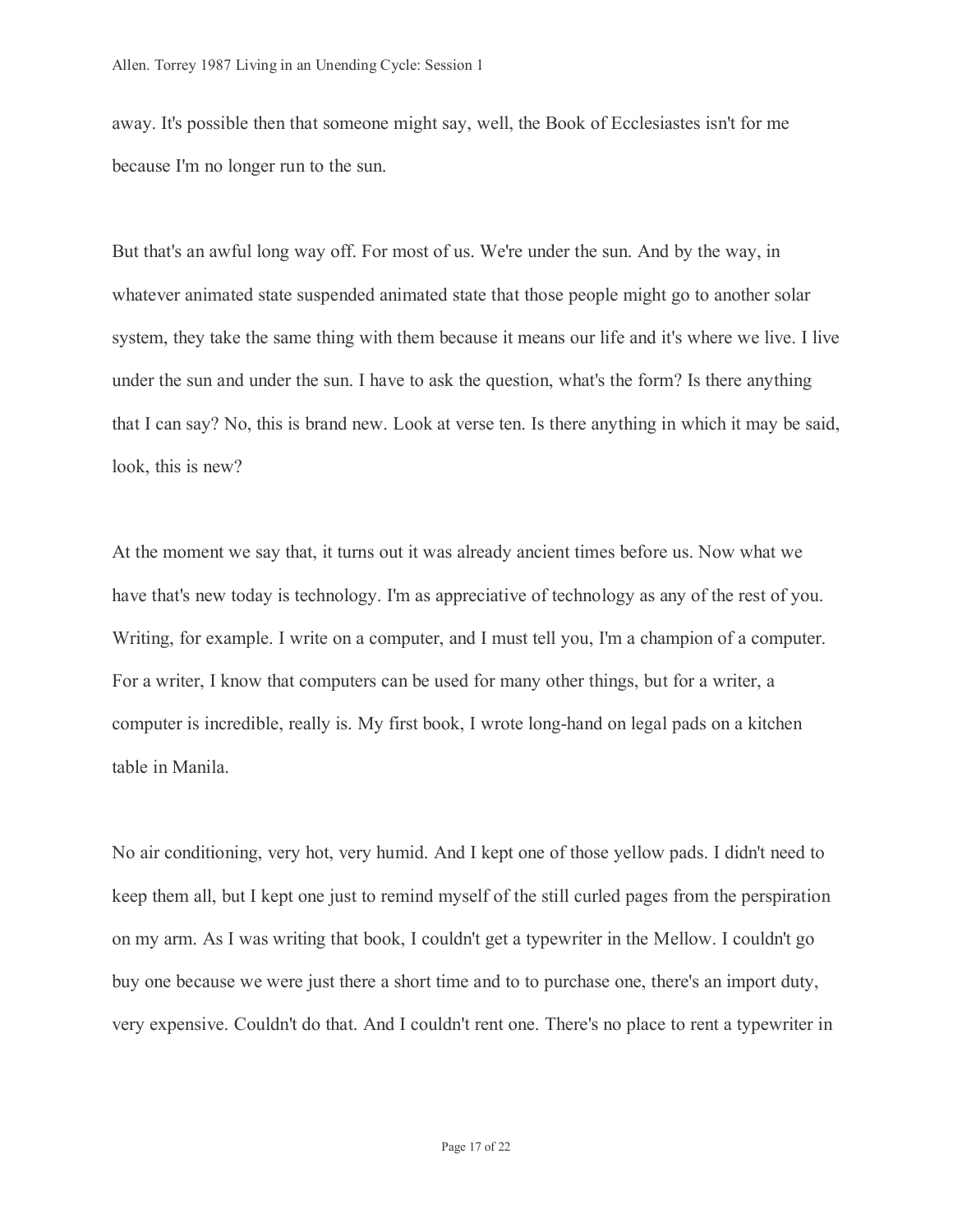Manila and I finally sweet-talked very lovely missionary lady into letting me use the seminary library's typewriter at night, three nights a week from 9 to 11.

It was the only fine typewriter in the seminary, and she had to go through board action to give me permission to use it. And I typed them three nights a week from nine to eleven. Retype what I'd written longhand and then mailed in that manuscript. Today, every place I go, I take my computer with me, like a computer [inaudible]. I have a desk model at home and I have a portable I carry with me. It's in my motel room right now. And with a computer, I can do things that I could not possibly do handwritten or typing.

I'll tell you a little about that tomorrow in the plenary session and I'm appreciative of that technology. I really am. But writing is still the same. You can't put the computer on autopilot and type the thesis and then say, let the computer write the book. You still have to do the writing. What has been speeded up is the facility of producing a good copy. Because when I edit and revise and rewrite, I no longer have to calculate how much time it's going to take me to re-type it.

And that used to be the terrible thing of having to re-type, perfect copy, or at least nearly that, or paying someone else to do it. Now, literally, the day before I hand in a manuscript, I can still be doing fine tuning and then press the print command and go to bed while that final copy is being printed. And if there's not a jam-up, for a power failure or a paper short, there are things that go wrong. I have it ready to mail, and I have overnight delivery today too, so it sounds like it's all new.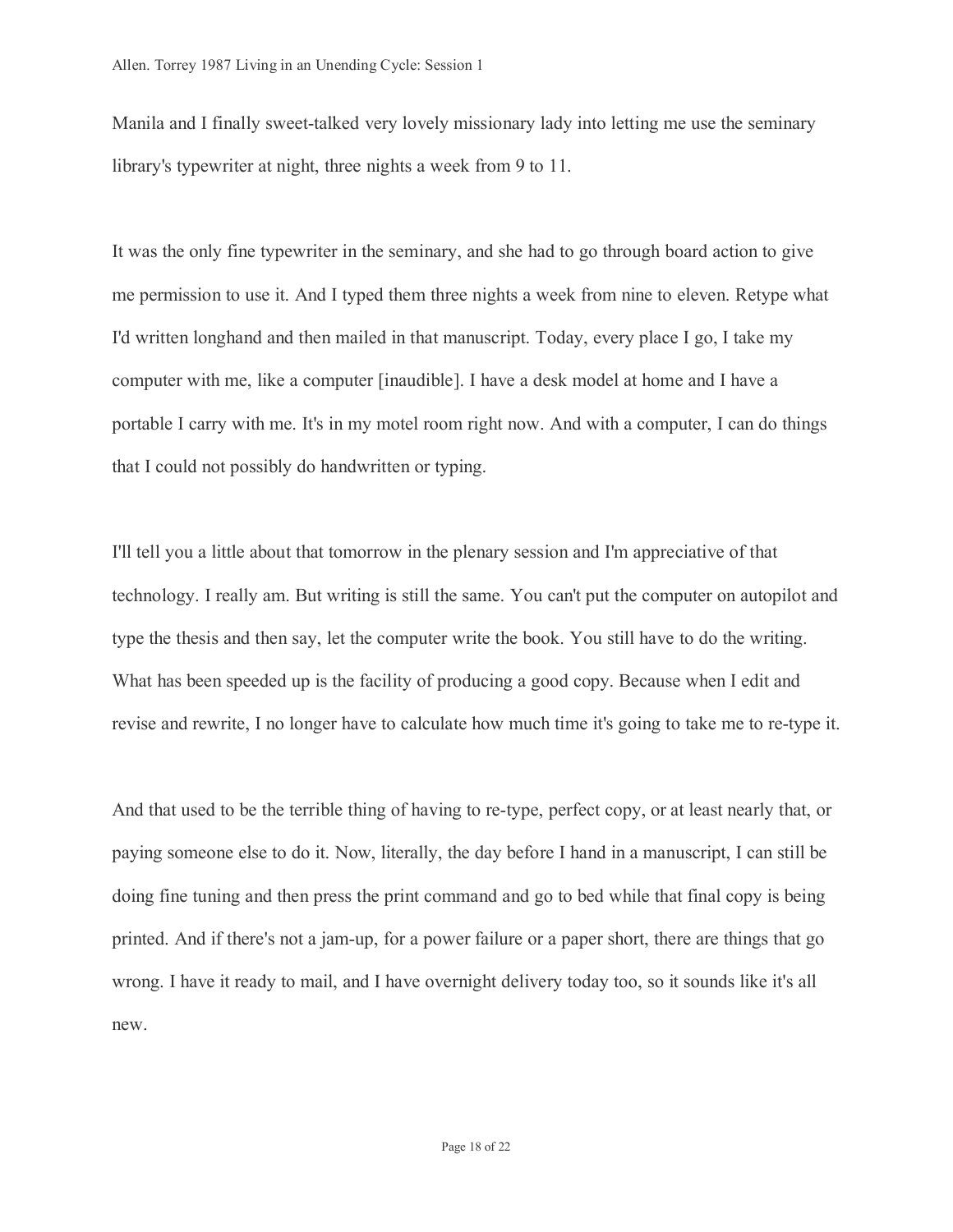It isn't new at all. What having that capacity has done for me has allowed me to say yes to more things than I ever should say yes to. And I'm more behind than ever. I remember when I writing my first book. I was fighting a deadline and I mailed it on the day that it had to be mailed. They told me it had to be mailed. October 31, 1978. October 31, 1978. I mailed that first manuscript on the very day it was due to be mailed. I'm doing the same thing.

It's just I'm doing it with better technology and on the day it's due to be mailed. I'm doing that the same day. I haven't changed anything. I'm still living on the ragged edge. I'm still a power failure away from disaster. That typewriter I borrowed in Manila, the electronic typewriter. We had a typhoon. Typhoon Cotting came. Typhoon Cotting dumped 24 inches of rain in 22 hours. Can you imagine that? I went outside and stood in the rain just for a moment to see how hard. It was coming down, literally gave me a headache.

It was raining so hard. I didn't believe it was possible for that much water to fall that quickly. And thousands of people lost their homes. Who knows how many acres flooded? It was a terrible thing for me. Very little thing. It was a power failure. And the manuscript I was going to have done early. Well, I got it done just on the right time. And I seem to be always a power failure away from disaster. Nothing is new, really. We just have new ways to get ourselves into trouble.

See, this is new. Our computer is really new. They just speed up my capacity for causing myself more trouble. Look at verse 11. There's no remembrance of former things. Nor will there be any remembrance of things that are to come by those who come after you. That is, people don't learn from mistakes of the past. We don't do that individually, nor do we seem to do it collectively. We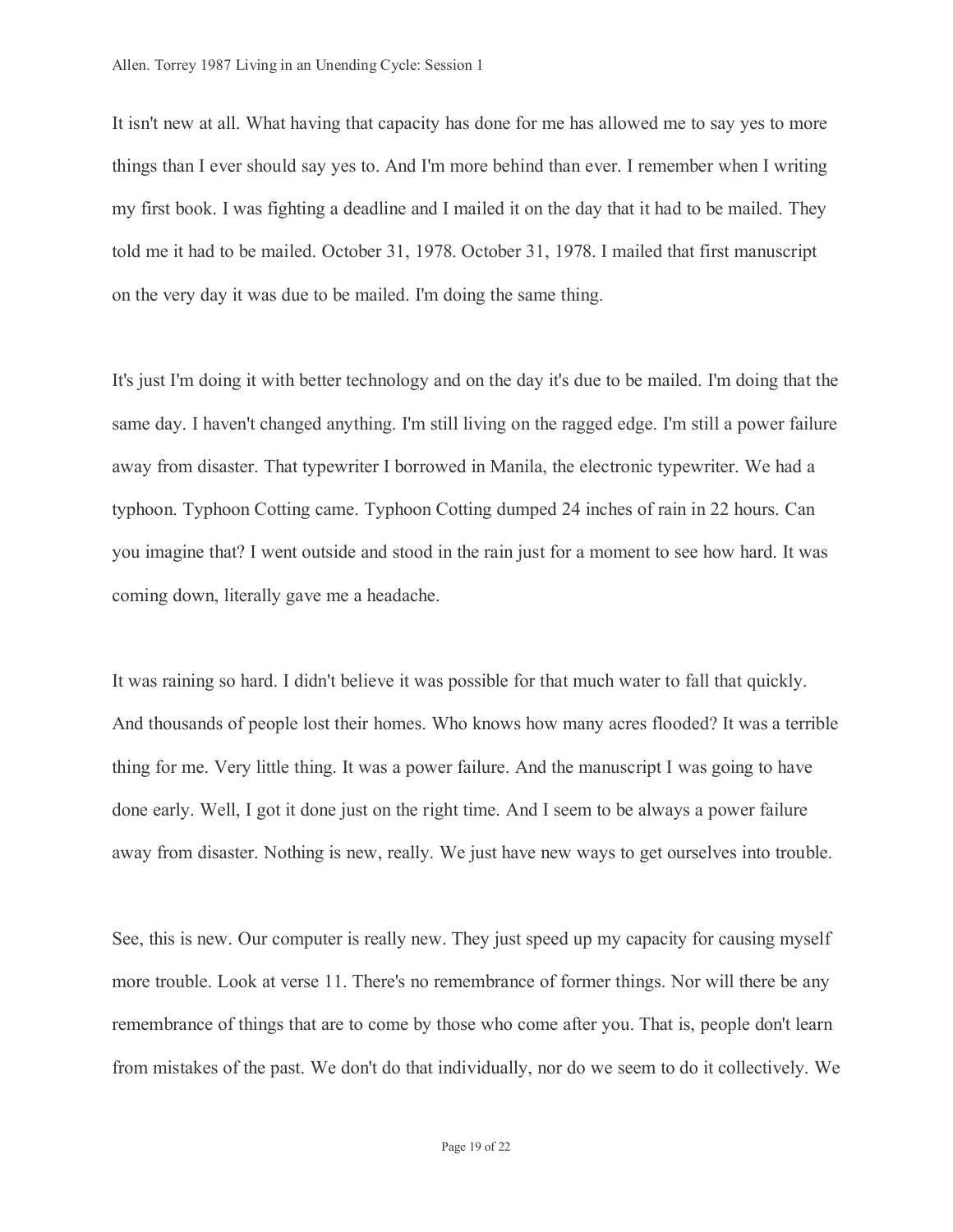try to build in safeguards, but we find ourselves in the same old runs and we find ourselves in the same problem.

Now, if this sounds dark, it's supposed to. If it's depressing, it's supposed to be that way. It is also supposed to be regarded as true, because believe it or not, this is a factor of life. It's not the only factor. It is a truth about life. It's not the only truth. But it is true. And when I come to the end of my days, if God grants me life, that is, my expectation is to live a long time. I know it can be cut short, but my expectation is to live a long and full life.

And if God so grants me that, and I come to the end of my days as Solomon did his, I have to ask this question, be able to reflect on it. Or maybe I won't live another day. Last Thursday, I was in a car accident. I'm glad to be here, but I was in a car accident. It wasn't a life threatening one. But who knew? It was an exasperating one. It was a young driver. This is not relevant, but it is a fact that it was a young woman.

Well, see, I don't like jokes about women drivers. And so that's why I said it's not really well, but obviously she was not a Biola student. I do know that, because she didn't hit me once from behind. She hit me three times. I think what happened is she panicked and she had her foot on the accelerator and we were moving in heavy traffic and she slammed into me once as I was slowing down for a car ahead of me, and we're still moving. And with her foot on the accelerator, I could see through the rear view mirrors. She had her eyes closed and she was like this.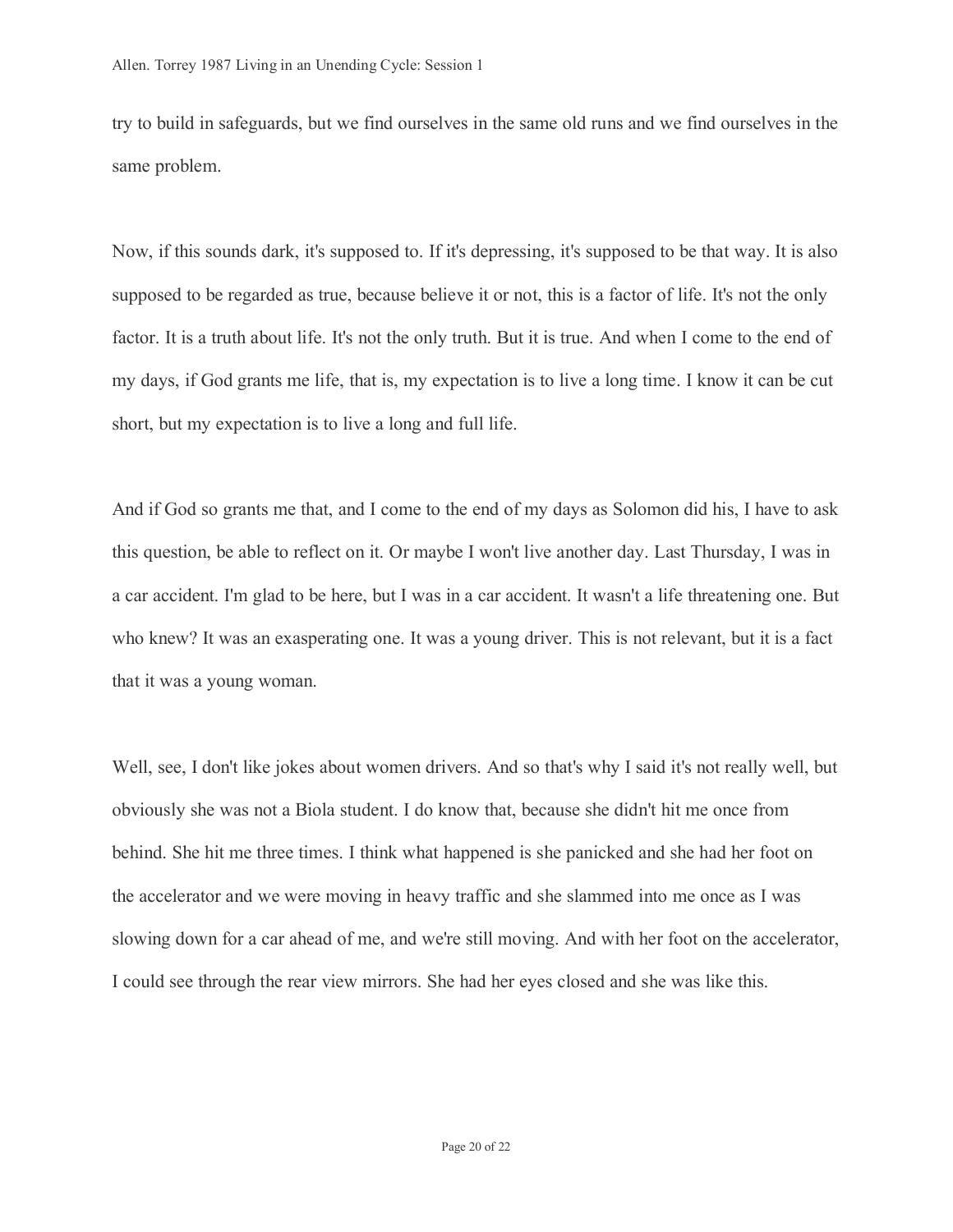And she hit me again. And I turned around to say, twice is enough, and wham! She hit me the third time, rammed me into the car that was ahead of me. Finally, we all come to a halt. Three cars all scrunched together, and I got it back. And then front. And I learned not only is life a fragile thing, but so are Honda motor cars. Back end of my car. Terrible. My beautiful car. And, well, it wasn't life threatening, but it might have been.

And I cannot count on saying, well, when I'm 80, I'll ask these questions that Kohelet asks when he was in his maturity. But I have to be asking them along the way, too. I have to be ready on a Thursday, coming home from work with my young boy in the car, finishing his trumpet lesson. What if this were the last day of my life? What if it had not just been a rear-ender that caused me a minor whiplash that causes some difficulty sleep at night?

What if it were, in fact, the end? Finito? Gone? Ron Hayford, where is he? Gonzo. Zappo. You've heard him. He says those things. I heard him this summer. What if that were it? And if it were it in the moment when they say your life flashes before your eyes, what would the flashing picture be? Would it be this thin vapor there don't make no difference at all. What would the yithron be? What would there be that which is left over? And the evaluation is going to be done in view of the life I've lived here under the sun, because that's the only life I'm living.

Well, my intent today is to provoke curiosity and maybe to meddle a little bit in your comfort zone. My intention tomorrow and Friday, Lord willing, is to bring some resolution to the problems that Kohelet it raises in this opening chapter, I believe profoundly believe that Kohelet may be one of the most important books for the young Christian person in our day, because more